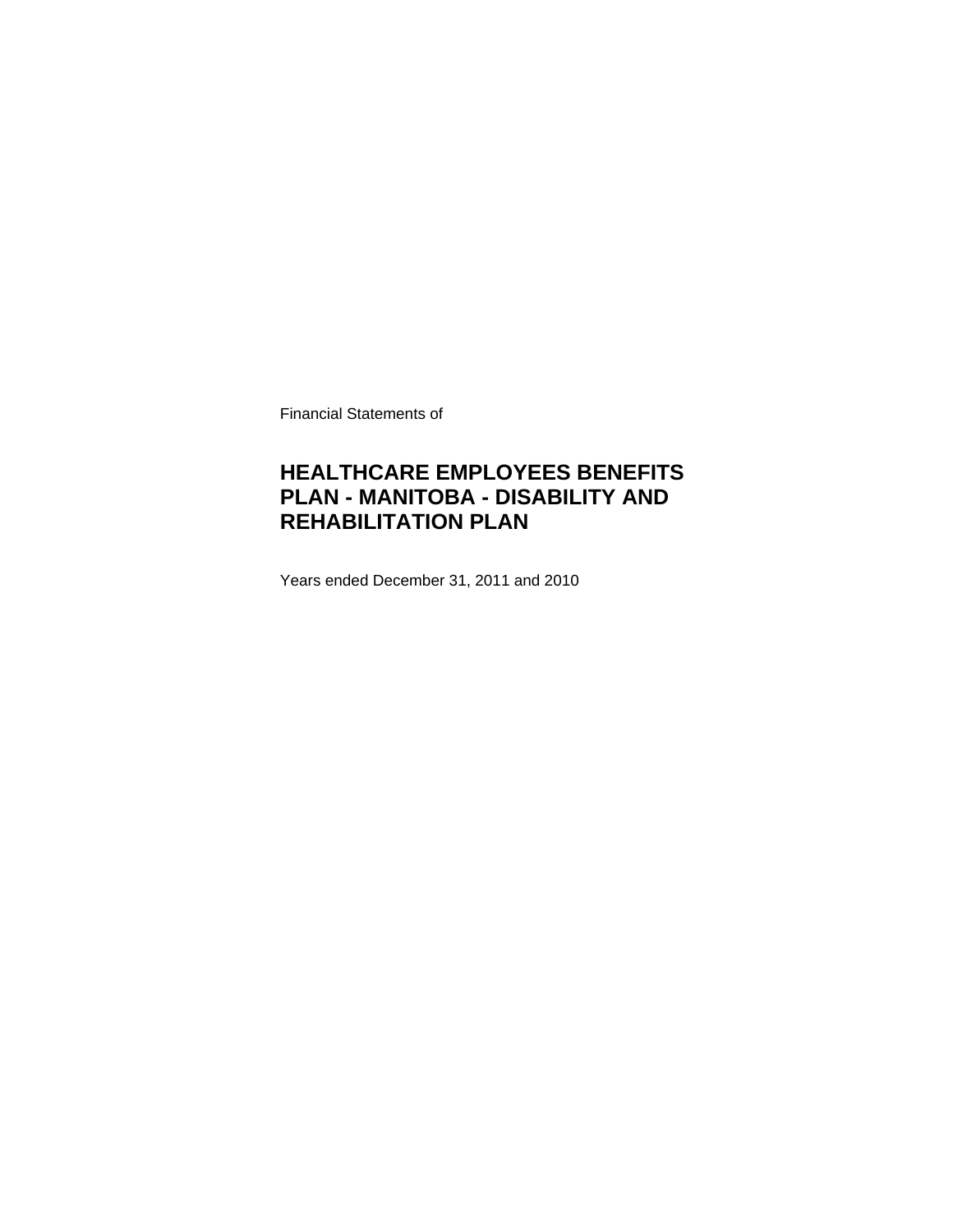

**KPMG LLP**<br>
Chartered Accountants<br>
Chartered Accountants<br>
Tax (204) 957-0808 **Chartered Accountants** Fax Fax<br>
Suite 2000 – One Lombard Place Fax Fax Face Winnipeg MB R3B 0X3 Canada

Internet www.kpmg.ca

### **INDEPENDENT AUDITORS' REPORT**

To the Board of Trustees of Healthcare Employees Benefits Plan - Manitoba - Disability and Rehabilitation Plan

We have audited the accompanying financial statements of the Healthcare Employees Benefits Plan - Manitoba - Disability and Rehabilitation Plan, which comprise the statements of financial position as at December 31, 2011 and December 31, 2010, the statements of changes in net assets available for benefits and changes in benefit obligations for the years ended December 31, 2011 and December 31, 2010, and notes, comprising a summary of significant accounting policies and other explanatory information.

#### *Management's Responsibility for the Financial Statements*

Management is responsible for the preparation and fair presentation of these financial statements in accordance with Canadian accounting standards for pension plans, and for such internal control as management determines is necessary to enable the preparation of financial statements that are free from material misstatement, whether due to fraud or error.

#### *Auditors' Responsibility*

Our responsibility is to express an opinion on these financial statements based on our audits. We conducted our audits in accordance with Canadian generally accepted auditing standards. Those standards require that we comply with ethical requirements and plan and perform the audit to obtain reasonable assurance about whether the financial statements are free of material misstatement.

An audit involves performing procedures to obtain audit evidence about the amounts and disclosures in the financial statements. The procedures selected depend on our judgment, including the assessment of the risks of material misstatement of the financial statements, whether due to fraud or error. In making those risk assessments, we consider internal control relevant to the entity's preparation and fair presentation of the financial statements in order to design audit procedures that are appropriate in the circumstances, but not for the purpose of expressing an opinion on the effectiveness of the entity's internal control. An audit also includes evaluating the appropriateness of accounting policies used and the reasonableness of accounting estimates made by management, as well as evaluating the overall presentation of the financial statements.

We believe that the audit evidence we have obtained in our audits is sufficient and appropriate to provide a basis for our audit opinion.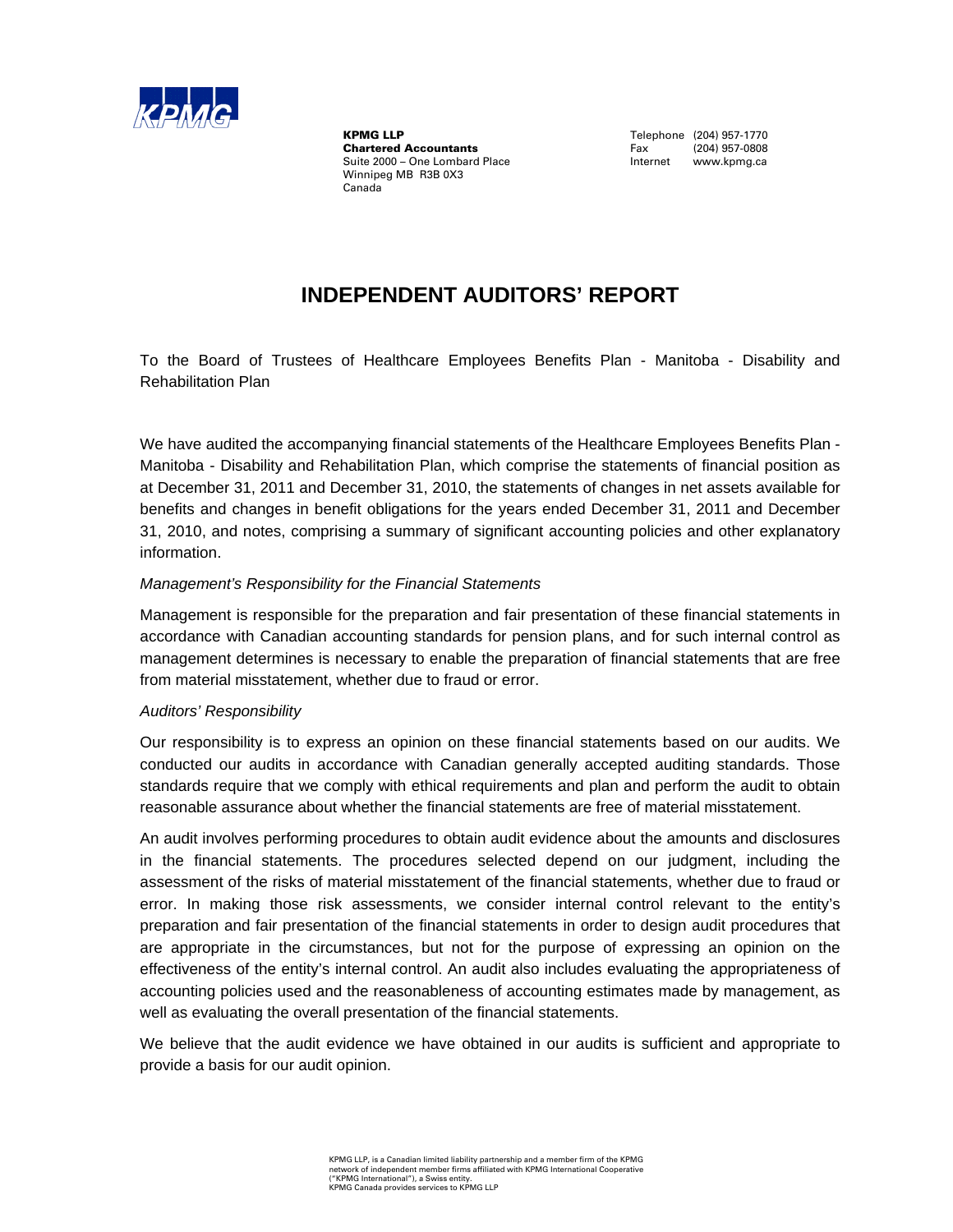

### *Opinion*

In our opinion, the financial statements present fairly, in all material respects, the financial position of Healthcare Employees Benefits Plan - Manitoba - Disability and Rehabilitation Plan as at December 31, 2011 and December 31, 2010, and its changes in net assets available for benefits and its changes in benefit obligations for the years ended December 31, 2011 and December 31, 2010 in accordance with Canadian accounting standards for pension plans.

 $KPMG$  14P

Chartered Accountants

June 21, 2012

Winnipeg, Canada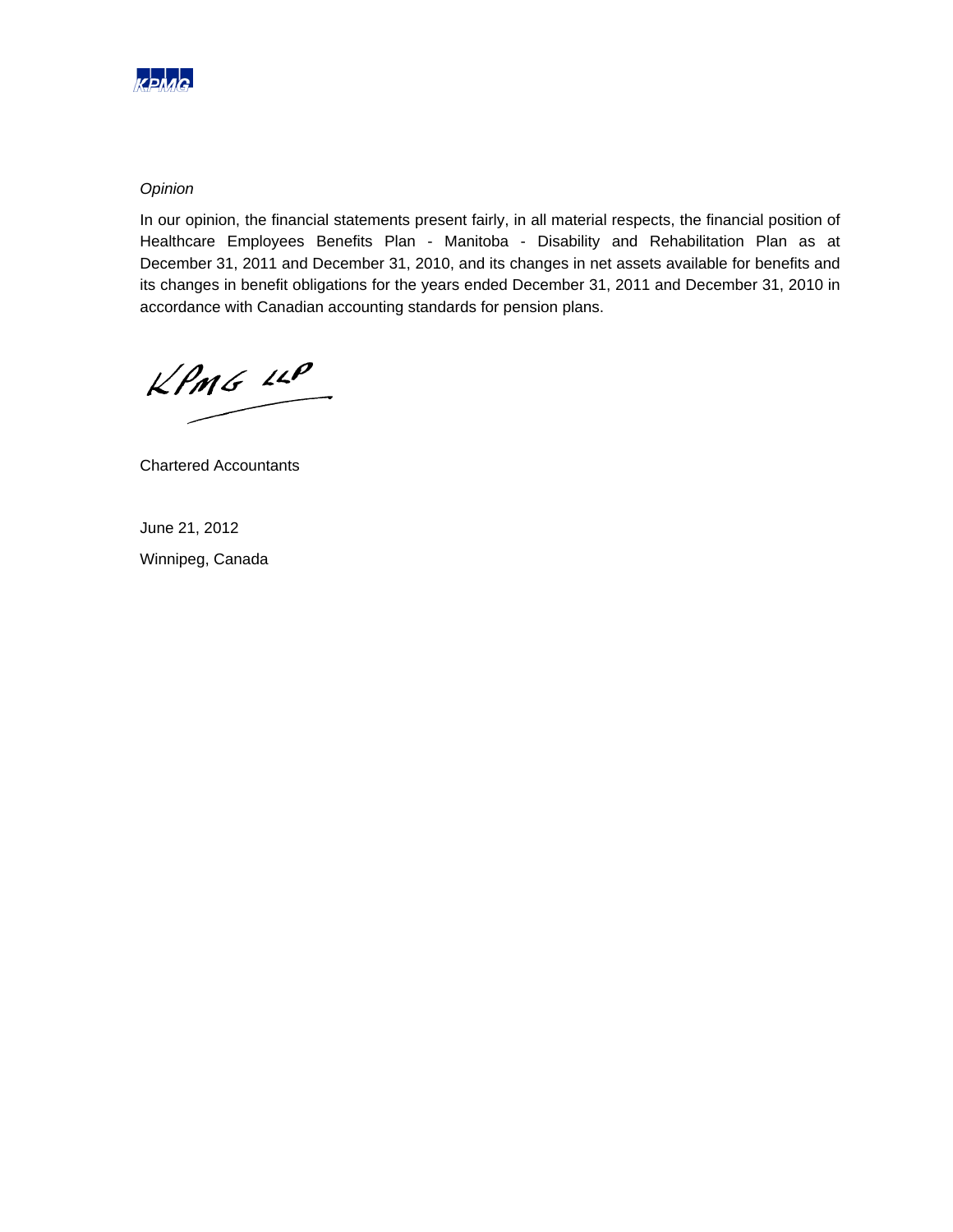**Statements of Financial Position** 

December 31, 2011 and 2010

|                                                                                   | 2011             | 2010                      |
|-----------------------------------------------------------------------------------|------------------|---------------------------|
| <b>Assets</b>                                                                     |                  |                           |
| Cash                                                                              | \$<br>6,014,495  | 3,383,063<br>\$           |
| Premiums receivable                                                               | 2,584,434        | 2,344,969                 |
| Other receivables                                                                 | 127,449          | 159,850                   |
| Prepaid expenses                                                                  | 52,077           | 47,945                    |
| Due from Manulife Financial (note 3)                                              | 71,806           | 61,599                    |
| Capital assets (note 4)                                                           | 514,088          | 613,037                   |
| Investments (note 5)                                                              | 167,702,144      | 149,320,316               |
| <b>Total assets</b>                                                               | \$177,066,493    | \$155,930,779             |
| <b>Liabilities</b>                                                                |                  |                           |
| Claims payable and accrued liabilities                                            | \$<br>706,733    | 626,394<br>s              |
| Government remittances payable                                                    | 352,864          | 290,835                   |
| Due to Healthcare Employees Pension Plan - Manitoba<br>(note 14)                  | 579,806          | 318,128                   |
| Obligation for IBNR (note 8)                                                      | 19,159,000       | 20,181,000                |
| <b>Total liabilities</b>                                                          | 20,798,403<br>S  | $\overline{8}$ 21,416,357 |
| Net assets available for benefits                                                 | \$156,268,090    | \$134,514,422             |
| Actuarial value of benefit obligations (note 9):<br><b>Disabled lives</b>         | 88,645,000       | 81,803,000                |
| Commitment (note 15)                                                              |                  |                           |
| Excess of net assets available for benefits over<br>benefit obligations (note 10) | \$<br>67,623,090 | \$52,711,422              |

See accompanying notes to financial statements.

**Approved by the Trustees:** Chair Vice-Chair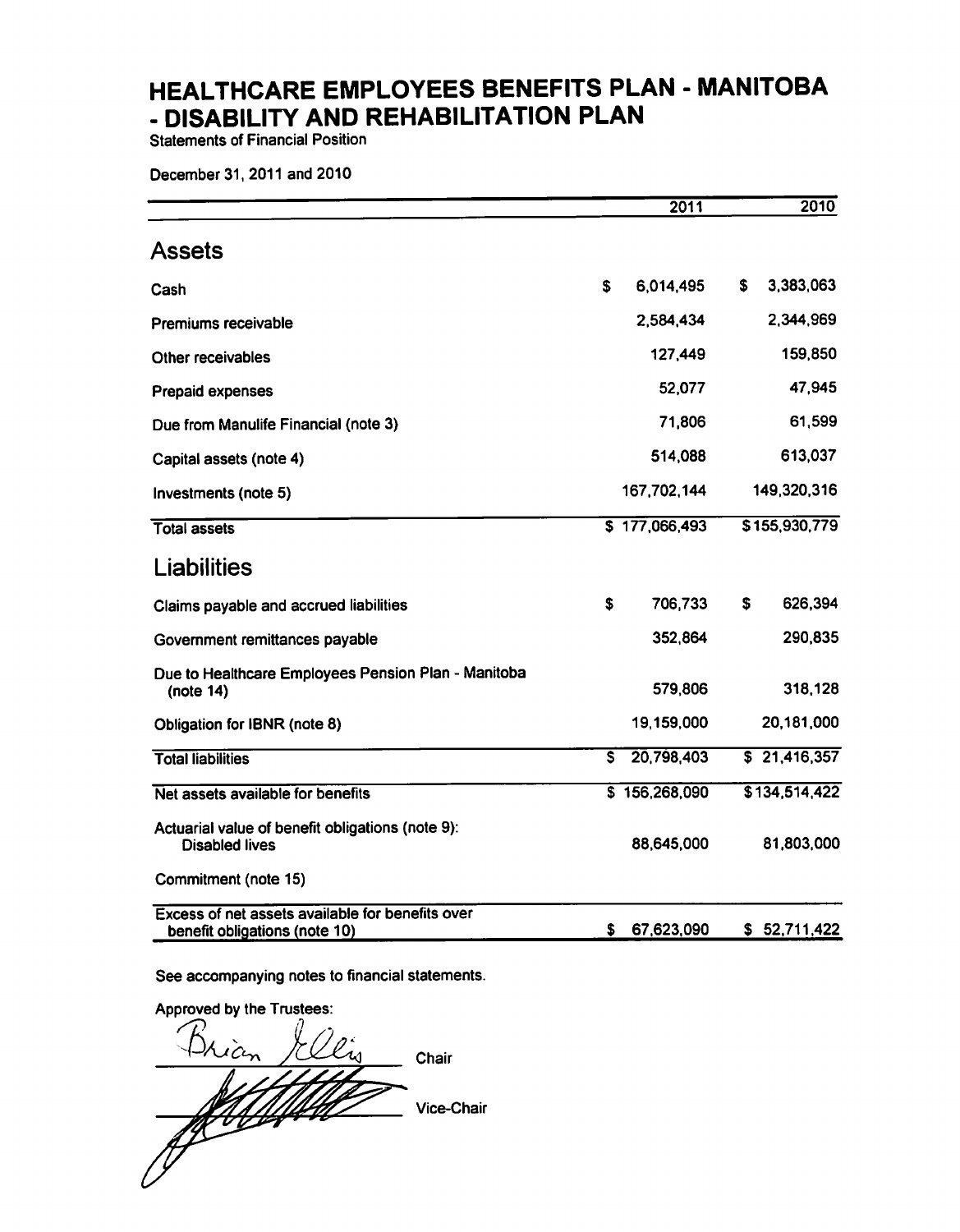Statements of Changes in Net Assets Available for Benefits

Years ended December 31, 2011 and 2010

|                                                      | 2011              | 2010             |
|------------------------------------------------------|-------------------|------------------|
| Increase in net assets:                              |                   |                  |
| Premiums                                             | \$<br>36,675,250  | 35,335,811<br>\$ |
| Investment income                                    | 6,958,389         | 5,845,660        |
| Current period change in market value of investments | 6,490,228         | 3,338,048        |
|                                                      | 50,123,867        | 44,519,519       |
| Decrease in net assets:                              |                   |                  |
| Claims incurred                                      | 23,789,117        | 20,974,334       |
| Claim - related expenses                             | 1,086,605         | 1,099,178        |
| Administrative expenses (notes 6 and 14)             | 4,516,477         | 4,320,424        |
|                                                      | 29,392,199        | 26,393,936       |
| Increase in net assets before change in obligation   |                   |                  |
| for IBNR                                             | \$<br>20,731,668  | \$18,125,583     |
| Change in obligation for IBNR                        | 1,022,000         | (2,201,000)      |
| Increase in net assets available for benefits        | \$<br>21,753,668  | 15,924,583<br>\$ |
| Net assets available for benefits, beginning of year | 134,514,422       | 118,589,839      |
| Net assets available for benefits, end of year       | \$<br>156,268,090 | \$134,514,422    |

See accompanying notes to financial statements.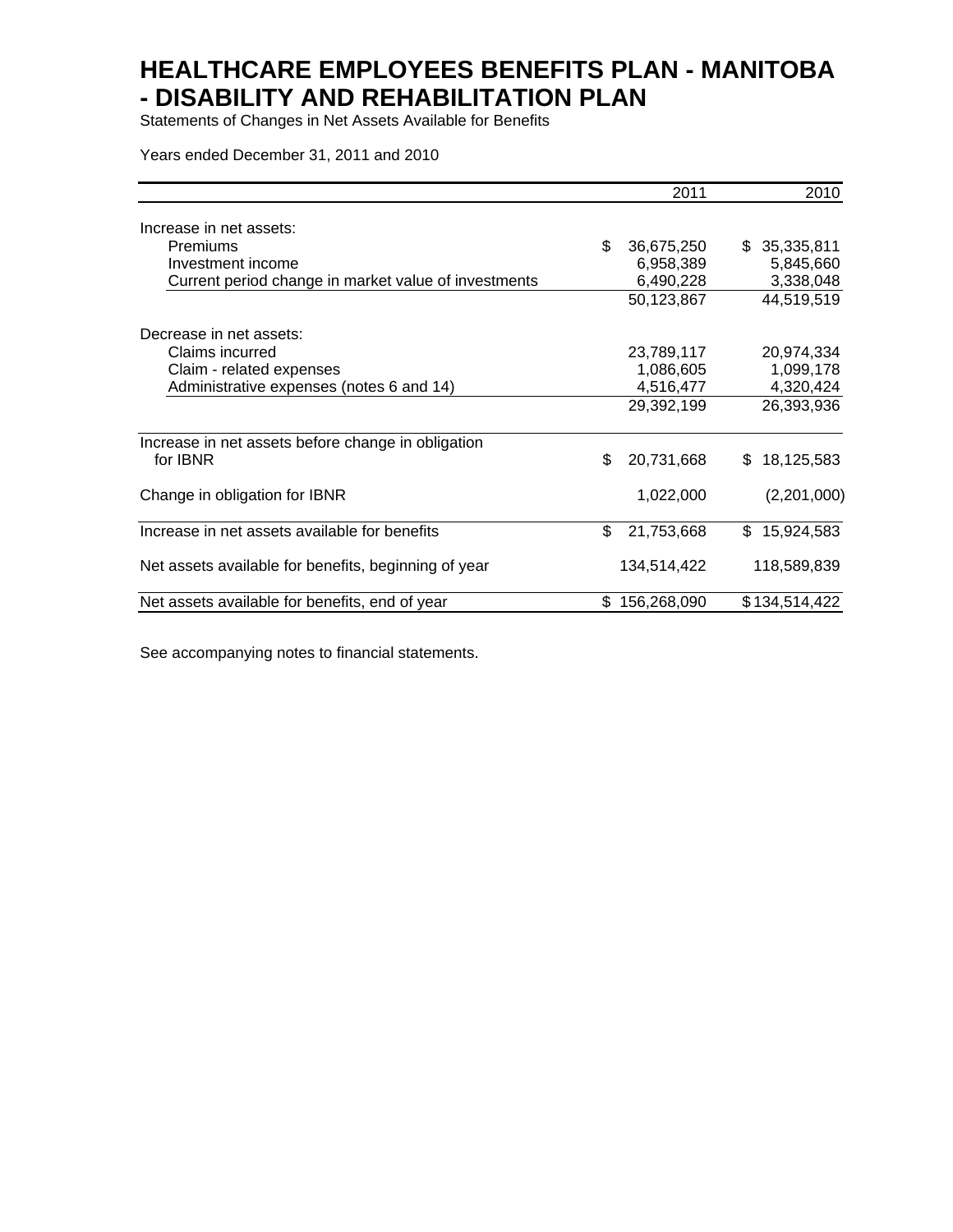Statements of Changes in Benefit Obligations

Years ended December 31, 2011 and 2010

|                                                     |   | 2011           | 2010              |
|-----------------------------------------------------|---|----------------|-------------------|
| Actuarial value of benefit obligations,             |   |                |                   |
| beginning of year                                   | S | 81,803,000     | \$73,997,000      |
| Claims accrued                                      |   | 40,363,000     | 35,393,000        |
| Claims paid                                         |   | (24, 876, 000) | (22,074,000)      |
| Interest accrued on benefits                        |   | 3,343,000      | 2,990,000         |
| Effect of experience gains and losses               |   | (14,072,000)   | (8,878,000)       |
| Effect of addition of cost of living benefits       |   | 2,737,000      | 552,000           |
| Effect of change in valuation basis                 |   | (653,000)      | (177,000)         |
| Actuarial value of benefit obligations, end of year |   | 88.645.000     | 81,803,000<br>SS. |

See accompanying notes to financial statements.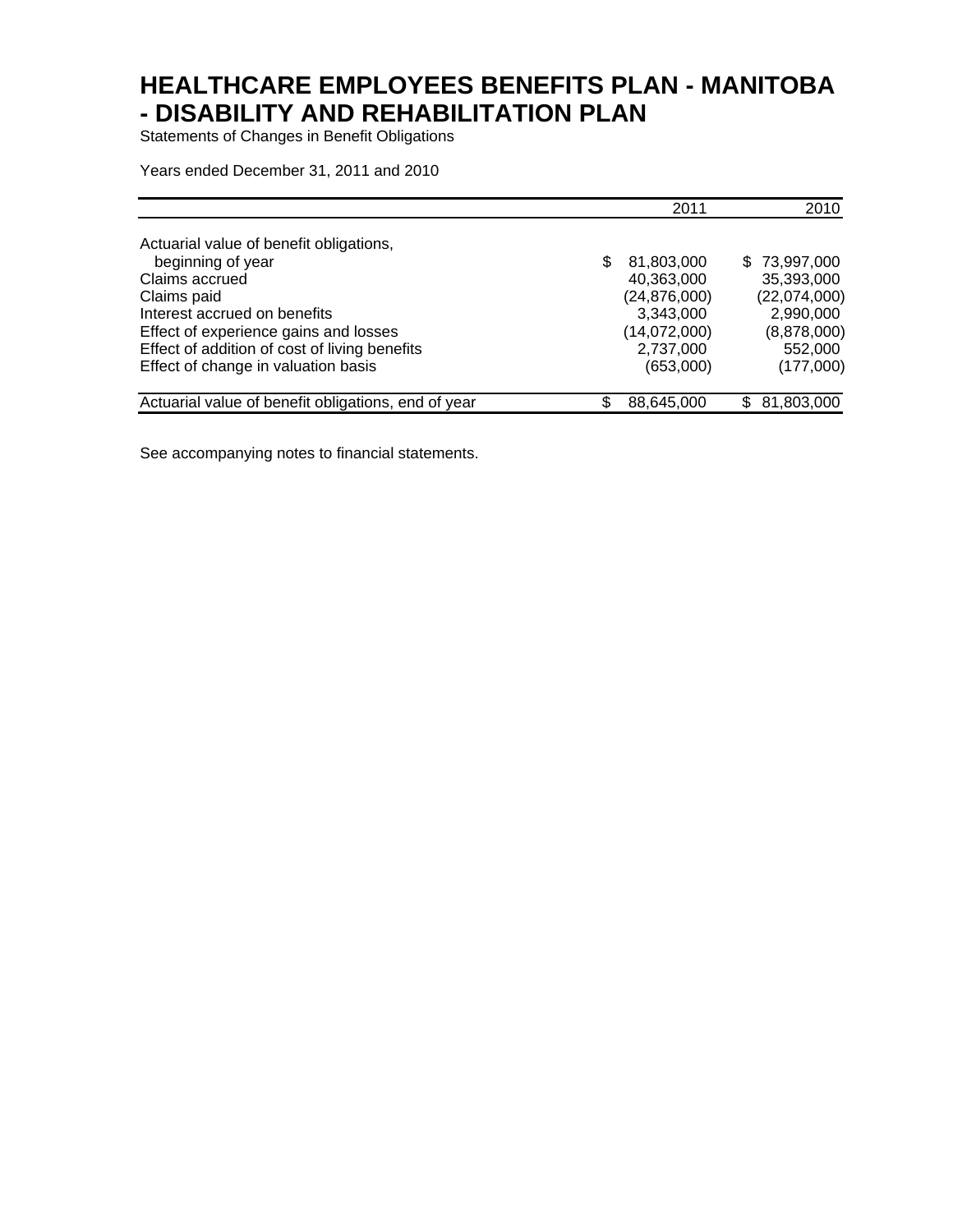Notes to Financial Statements

Years ended December 31, 2011 and 2010

#### **1. General and description of the Plan:**

The Healthcare Employees Benefits Plan - Manitoba (HEBP) is jointly trusteed which includes the disability and rehabilitation plan (the Plan) for healthcare employees in Manitoba.

The Plan is registered as a health and welfare trust under the *Income Tax Act* and is not subject to income taxes*.*

The Plan was established on October 1, 1988 to administer the long-term disability plan for employees of participating healthcare facilities of Manitoba. The employees' share of the Plan was insured with Manulife Financial for claims with disability dates on or before May 31, 2002 (Insured Plan). The employers' share of the Plan was self-insured for claims with disability dates on or before May 31, 2002, but administered by Manulife Financial on an Administrative Services Only (ASO Plan) basis. Claims adjudication for the Plan is provided by Manulife Financial for claims with disability dates on or before May 31, 2002. Claims with disability dates on or after June 1, 2002 are self-administered and self-insured.

### **2. Significant accounting policies:**

(a) Basis of presentation:

The Plan adopted Canadian accounting standards for pension plans on January 1, 2011 with a transition date of January 1, 2010. Canadian accounting standards for pension plans requires the Plan, in selecting or changing accounting policies that do not relate to its investment portfolio or pension obligations, to comply on a consistent basis with either International Financial Reporting Standards (IFRS) or Canadian accounting standards for private enterprises (ASPE). The Plan has chosen to comply on a consistent basis with ASPE. In accordance with these standards, the statement of net assets is replaced by the statement of financial position and a statement of changes in benefit obligations was added, which details the changes in actuarial value of benefit obligations. There were no adjustments to previously reported amounts as a result of implementing these changes.

These financial statements are prepared on a going concern basis and present the aggregate financial position of the Plan as a separate financial reporting entity, independent of the participating employers and members. Only the assets and obligations to members eligible to participate in the Plan have been included in these financial statements. These financial statements do not portray the funding requirements of the Plan or the benefit security of the individual plan members.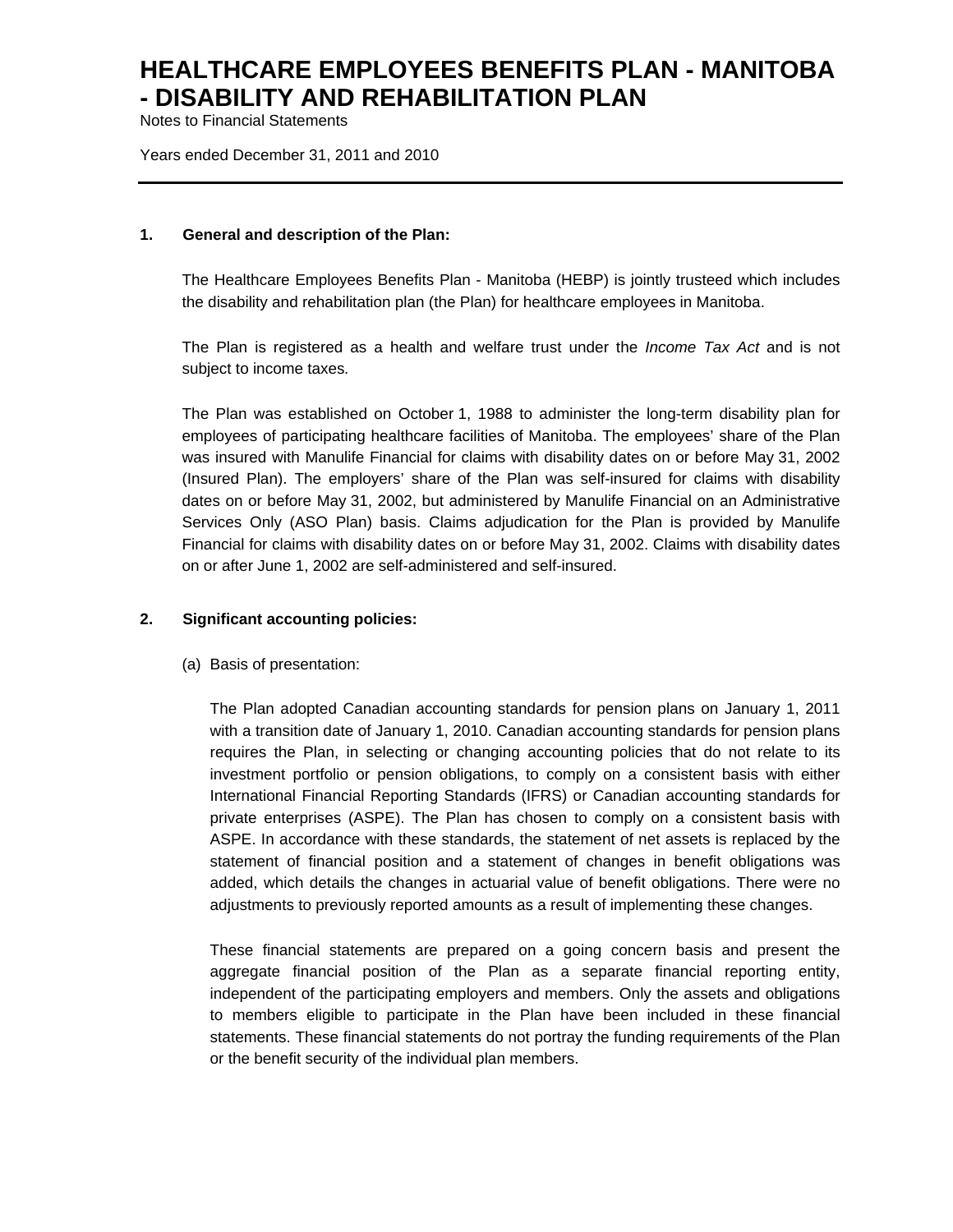Notes to Financial Statements (continued)

Years ended December 31, 2011 and 2010

#### **2. Significant accounting policies (continued):**

(b) Financial instruments:

Financial instruments are recorded at fair value on initial recognition. Freestanding derivative instruments that are not in a qualifying hedging relationship, cash and investments are subsequently measured at fair value. All other financial instruments are subsequently measured at cost or amortized cost, unless management has elected to carry the instruments at fair value. The Plan has elected not to carry any such financial instruments at fair value.

Transaction costs incurred on the acquisition of financial instruments measured subsequently at fair value are expensed as incurred. All other financial instruments are adjusted by transaction costs incurred on acquisition and financing costs. These costs are amortized using the straight-line method.

(c) Fair value measurement:

Fair value is the amount for which an asset could be exchanged, or a liability settled, between knowledgeable, willing parties in an arm's length transaction on the measurement date.

In determining fair value, the Plan has early adopted the guidance in IFRS 13, *Fair Value Measurement* (IFRS 13), commencing January 1, 2010. As allowed under IFRS 13, if an asset or a liability measured at fair value has a bid and an ask price, the price within the bid-ask spread that is the most representative of fair value in the circumstances shall be used to measure fair value. The Plan uses closing market price as a practical expedient for fair value measurement. There is no impact from the adoption of these standards on the value of investments from those previously reported.

When available, the Plan measures the fair value of an instrument using quoted prices in an active market for that instrument. A market is regarded as active if quoted prices are readily and regularly available and represent actual and regularly occurring market transactions on an arm's length basis.

If a market for a financial instrument is not active, then the Plan establishes fair value using a valuation technique. Valuation techniques include using recent arm's length transactions between knowledgeable, willing parties (if available), reference to the current fair value of other instruments that are substantially the same, discounted cash flow analyses and option pricing models.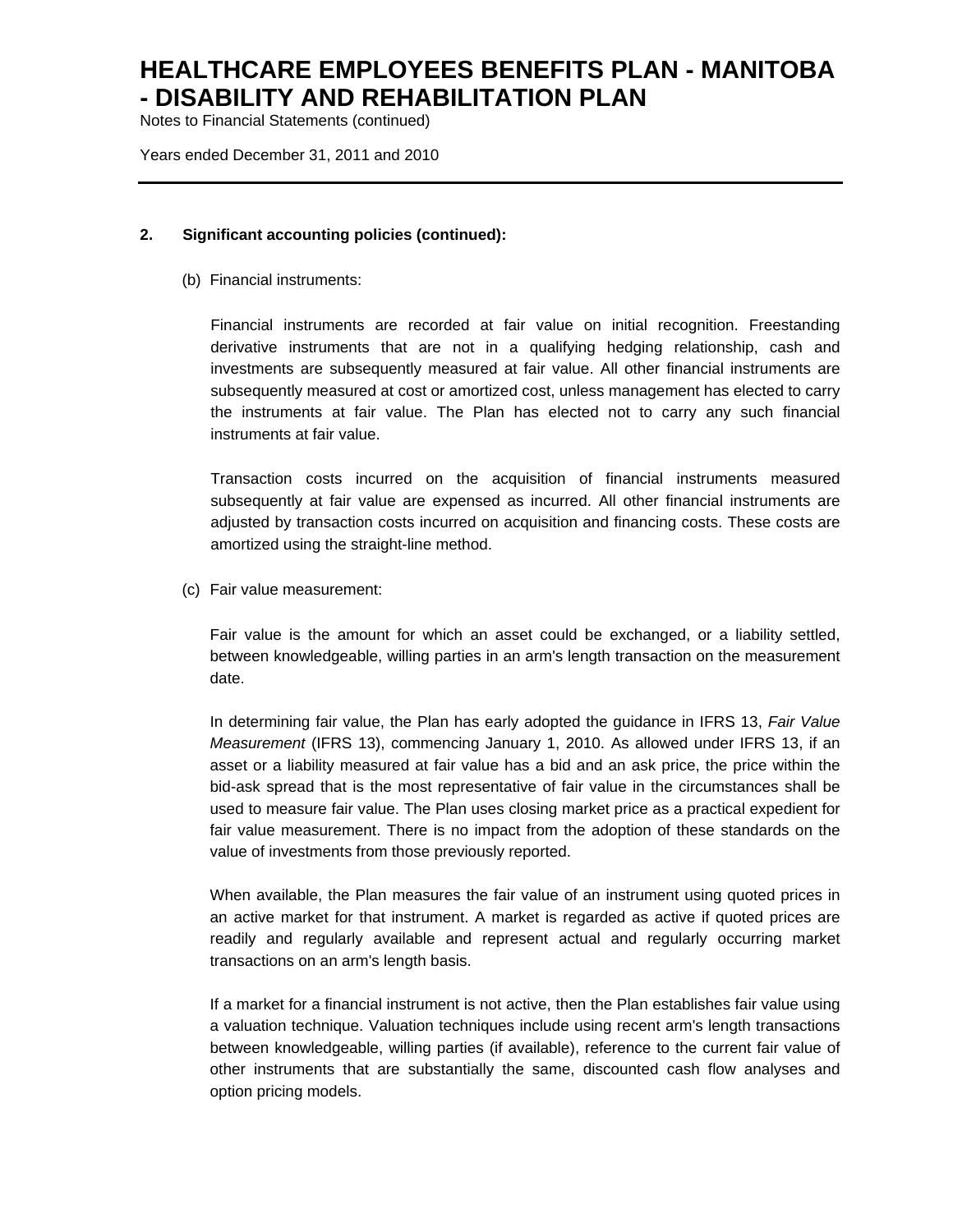Notes to Financial Statements (continued)

Years ended December 31, 2011 and 2010

### **2. Significant accounting policies (continued):**

All changes in fair value, other than interest and dividend income, are recognized in the statement of changes in net assets available for benefits as part of the current period change in fair value of investments.

Bond pooled funds are recorded at fair values established by the respective fund trustee.

(d) Foreign currency transactions and balances:

Transactions in foreign currencies are translated into Canadian dollars at the exchange rate at the dates of the transactions. Monetary assets and liabilities denominated in foreign currencies at the reporting date are retranslated into Canadian dollars at the exchange rate at that date.

Foreign currency differences arising on retranslation are recognized in the statement of changes in net assets available for benefits within current period change in fair value of investments.

- (e) Investment transactions and income recognition:
	- (i) Investment transactions:

Investment transactions are accounted for on a trade date basis.

(ii) Income recognition:

Investment income includes interest and dividend income. Investment income has been accrued as reported by the issuer of the pooled funds.

(f) Capital assets:

Capital assets are recorded at cost less accumulated amortization. Repairs and maintenance costs are charged to expense. Betterments which extend the estimated useful life of an asset are capitalized. When a capital asset no longer contributes to the Plan's ability to provide services, its carrying amount is written-down to its residual value. Capital assets, which include computer projects, will be amortized on a straight-line basis over three years as the projects are completed.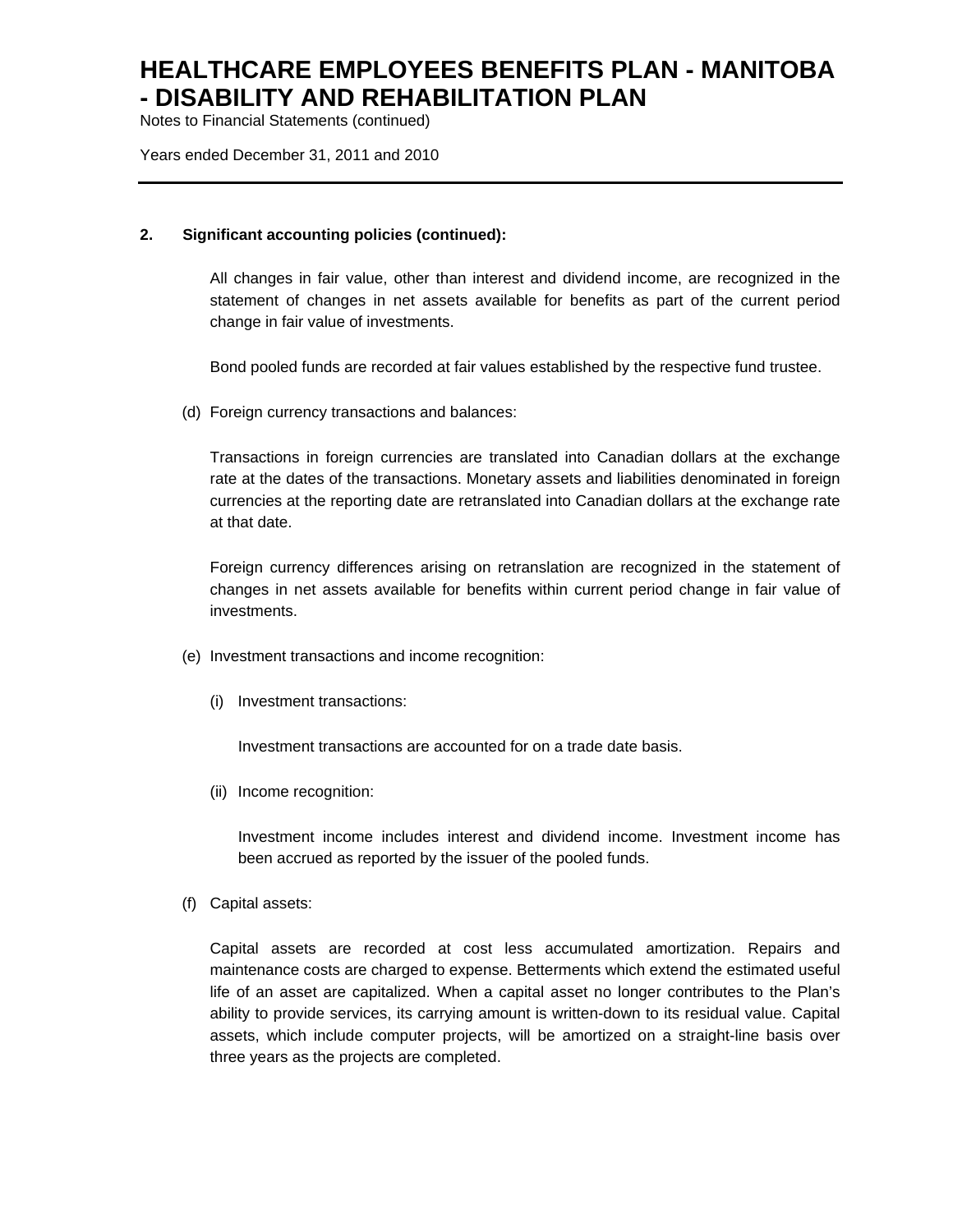Notes to Financial Statements (continued)

Years ended December 31, 2011 and 2010

### **2. Significant accounting policies (continued):**

(g) Premiums:

Premiums recorded in the statement of changes in net assets available for benefits include the employees' and employers' share of the premiums required for the disability coverage. Premiums are recorded on an accrual basis.

(h) Claims:

Claims are recorded in the period in which they are paid or payable. Any claims not paid at fiscal year-end are reflected in claims payable and accrued liabilities.

(i) Use of estimates:

The preparation of financial statements requires management to make estimates and assumptions that affect the reported amounts of assets and liabilities, the disclosure of contingent assets and liabilities at the date of the financial statements and the reported amounts of increases and decreases in net assets during the year. Significant items subject to such estimates and assumptions include the determination of the actuarial value of benefit obligations. Actual results could differ from those estimates.

### **3. Due from Manulife Financial:**

Due from Manulife Financial represents the ASO Plan surplus of \$71,806 (2010 - \$61,599). At May 31, 2002, the Trustees terminated the insured arrangement with Manulife Financial for claims with disability dates on or after June 1, 2002. Manulife Financial holds reserves to fund the fully insured portion of the claims with disability dates on or before May 31, 2002 until the release of all related liabilities.

Interest is earned on the due from Manulife Financial as follows: unrestricted deposit account balance at the 1-year GIC rate less 0.5 percent and on cash flows at 90-day T-bill rate less 0.5 percent.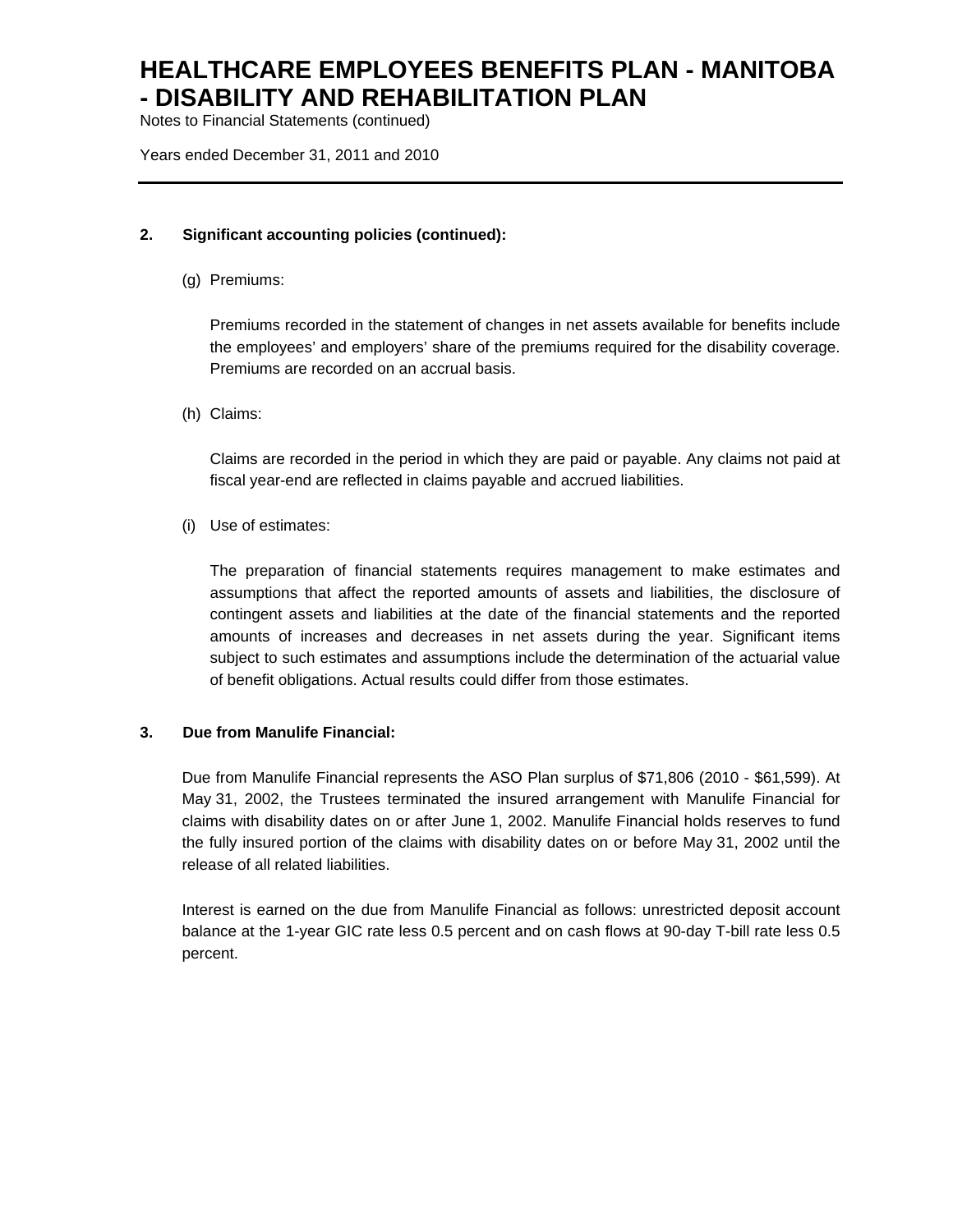Notes to Financial Statements (continued)

Years ended December 31, 2011 and 2010

### **3. Due from Manulife Financial (continued):**

Manulife Financial is to provide the Plan with terminal accounting in respect of the Insured Plan for the twelve year period from June 1, 2002 to May 31, 2014. The deficit of the Insured Plan as at May 31, 2002 will be carried over as the opening balance for the terminal accounting period, with the \$1,800,000 payment applied as a premium payment in the terminal accounting period. Any surplus generated during the terminal accounting period will first be applied to the deficit carried forward from May 31, 2002 and any other deficits arising during the terminal accounting period. Manulife Financial is obliged to pay the Plan any remaining surplus at the end of the terminal accounting period within 60 days thereof, together with interest from May 31, 2014 to the date of payment. Should the Insured Plan generate a deficit during the terminal accounting period or generate a surplus that is insufficient to eliminate the deficit existing as of May 31, 2002, no further amounts shall be owing or paid by the Plan in respect of any deficit existing at the end of the terminal accounting period.

#### **4. Capital assets:**

|                                       |                      |                             | 2011              |    | 2010              |
|---------------------------------------|----------------------|-----------------------------|-------------------|----|-------------------|
|                                       | Cost                 | Accumulated<br>amortization | Net book<br>value |    | Net book<br>value |
| Computer projects<br>Work in progress | 1,255,419<br>514,088 | 1,255,419                   | \$<br>514,088     | \$ | 98,949<br>514,088 |
|                                       | 1,769,507            | 1,255,419                   | \$<br>514,088     | S  | 613,037           |

#### **5. Investments:**

|                   | 2011          | 2010          |
|-------------------|---------------|---------------|
| Bond pooled funds | \$167,702,144 | \$149,320,316 |

Investments are held in bond pooled funds which earned a return of 8.9 percent (2010 - 7.0 percent).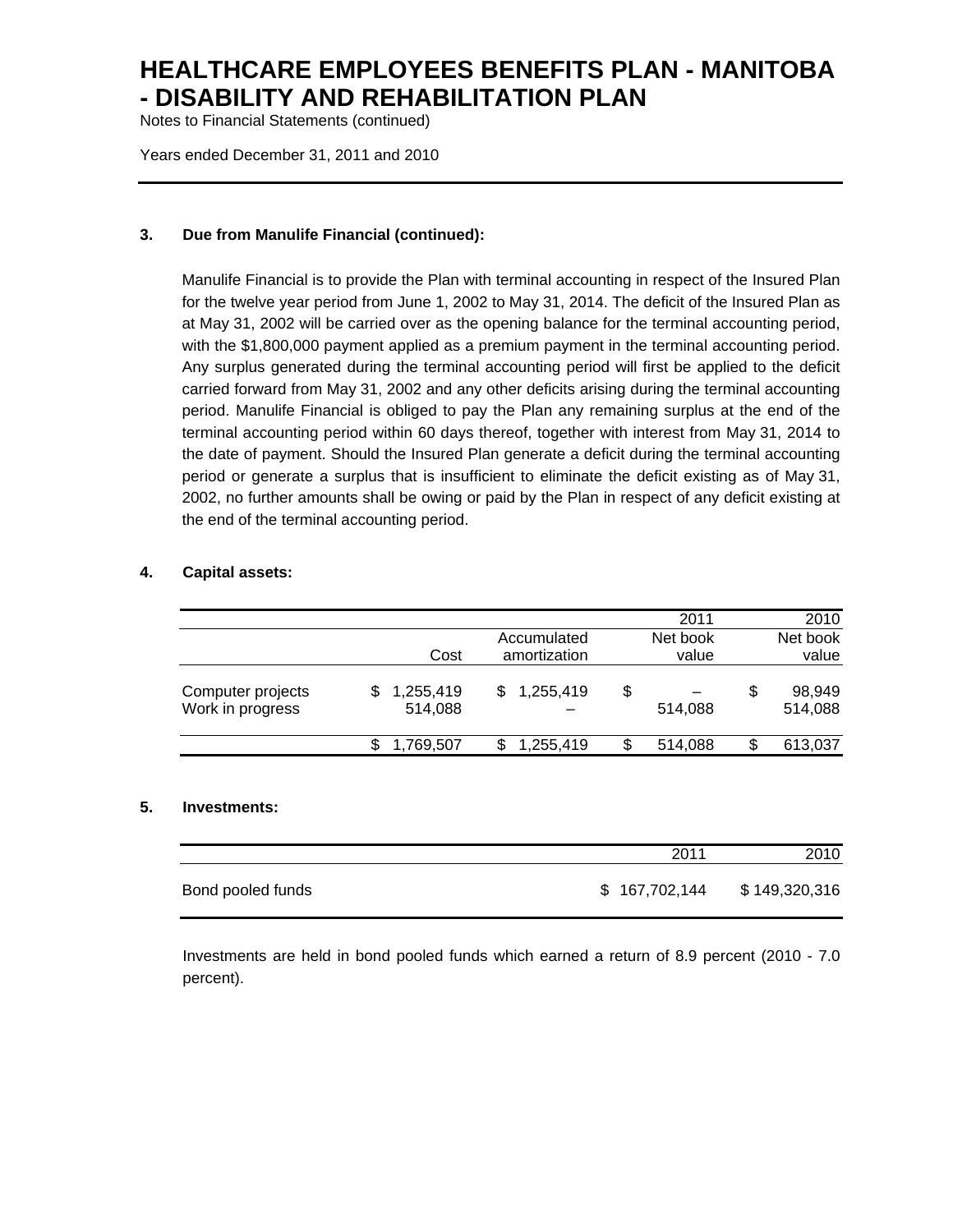Notes to Financial Statements (continued)

Years ended December 31, 2011 and 2010

#### **6. Administrative expenses:**

|                                | 2011            | 2010            |
|--------------------------------|-----------------|-----------------|
| Salaries and benefits          | \$<br>3,002,219 | \$<br>2,733,336 |
| Investment management fees     | 255,845         | 227,865         |
| Amortization of capital assets | 98,949          | 112,002         |
| Trustee and custodial fees     | 81,701          | 83,293          |
| <b>Actuarial fees</b>          | 42,629          | 89,003          |
| Audit fees                     | 44.237          | 34,457          |
| Legal fees                     | 13,812          | 32,917          |
| Other administrative expenses  | 977,085         | 1,007,551       |
|                                | \$<br>4,516,477 | 4,320,424       |

### **7. Role of the actuary:**

The actuary, Morneau Shepell, has been appointed pursuant to the Trust Agreement. With respect to the preparation of financial statements, the actuary has been engaged to carry out an estimation of the Plan's obligations for IBNR and disabled lives to the members. The estimation is made in accordance with accepted actuarial practice and reported thereon to the Board of Trustees. In performing the estimation of the liabilities, which are by their nature inherently variable, assumptions are made as to future claims, members' ages, benefit amounts, rates of recovery and interest rates.

### **8. Obligation for incurred but not reported (IBNR):**

The obligation for IBNR relates to those claims which have been incurred but not reported at the date of the financial statements. This obligation is calculated as the estimated claims cost for six months.

#### **9. Benefit obligations - disabled lives:**

This obligation for disabled lives is calculated annually by Morneau Shepell, an independent actuary, under each plan for every disabled member receiving benefits. As at December 31, 2011, the date of the most recent actuarial valuation, the actuarial value of benefit obligations for disabled benefits was \$88,645,000 (2010 - \$81,803,000). It reflects the liability for future benefit payments and is developed on the basis of the member's age, benefit amount and normal rates of recovery and an assumed interest rate of 2.08 percent (2010 - 2.86 percent). The next actuarial valuation will be prepared as at December 31, 2012.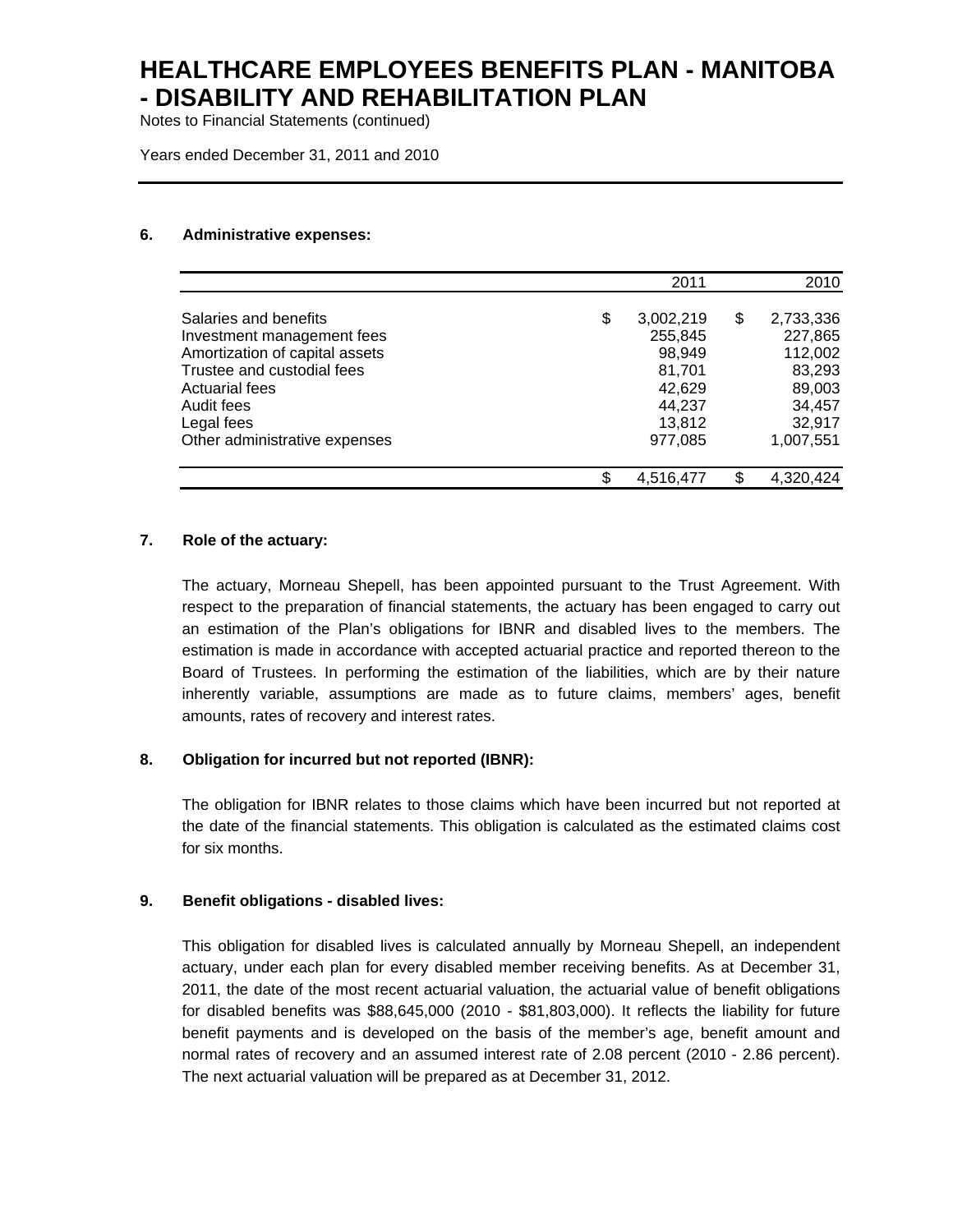Notes to Financial Statements (continued)

Years ended December 31, 2011 and 2010

#### **10. Excess of net assets available for benefits over benefit obligations:**

The Board of Trustees has approved the establishment of a stabilization reserve consisting of the claims fluctuation reserve, operational risk reduction reserve, and investment reserve. The claims fluctuation reserve has been established at an amount equal to 10 percent of the current year's premiums and is fully funded. The operational risk reduction reserve has been established at an amount equal to 10 percent of the current year's premiums. The investment reserve has been established at an amount equal to 10 percent of the current year's disabled life reserve plus IBNR. At December 31, 2011, the Board of Trustees has restricted \$18,180,000 (2010 - \$16,900,000) of the excess of net assets available for benefits over benefit obligations for these reserves.

#### **11. Capital management:**

The main objective of the Plan is to sustain a certain level of net assets, including internally restricted funds, in order to meet the obligations of the Plan. The Plan fulfills its primary objective by adhering to specific investment policies outlined in its Statement of Investment Policies and Procedures (the SIPP), which is reviewed annually by the Plan. The Plan manages net assets by engaging knowledgeable investment managers who are charged with the responsibility of investing existing funds and new funds (current year's employee and employer contributions) in accordance with the approved SIPP. Increases in net assets are a direct result of investment income generated by investments held by the Plan and contributions into the Plan by eligible employees and by the employers. The main use of net assets is for claim payments to eligible Plan members.

### **12. Risk management:**

- (a) Market risk:
	- (i) Interest rate risk:

Interest rate risk arises from the possibility that changes in interest rates will affect future cash flows or fair values of financial instruments. The Plan's fixed income investments are exposed to the risk that the value of interest-bearing investments will fluctuate due to changes in the level of market interest rates. The Plan's exposure to interest rate risk is concentrated in its investment in the bond pooled funds. To properly manage the Plan's interest rate risk, appropriate guidelines on the weighting and duration for fixed income investments are set and monitored.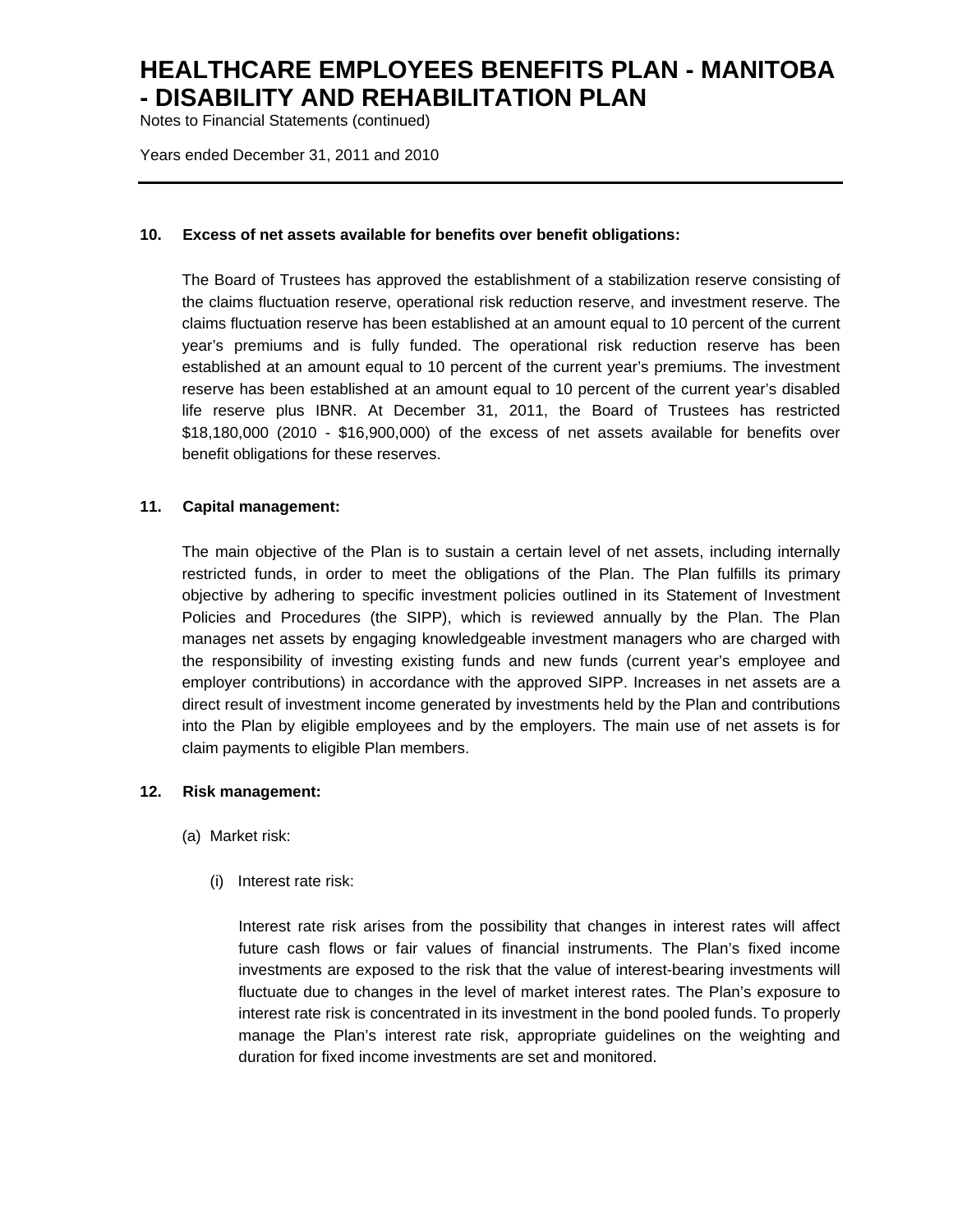Notes to Financial Statements (continued)

Years ended December 31, 2011 and 2010

#### **12. Risk management (continued):**

The remaining terms to contractual maturity of fixed income investments at December 31 are as follows:

|                                                             | 2011                                   | 2010                                   |
|-------------------------------------------------------------|----------------------------------------|----------------------------------------|
| Less than one year<br>One to five years<br>After five years | 30,715,082<br>50,875,088<br>86,111,974 | 26.854.108<br>40,825,274<br>81,640,934 |
| Total market value                                          | \$167,702,144                          | \$149,320,316                          |

As at December 31, 2011, if the prevailing interest rates were raised or lowered by 100 basis points, with all other factors held constant, net assets would likely have decreased or increased, respectively, by approximately \$9,358,000 (2010 - \$9,512,000). The Plan's interest rate sensitivity was determined based on portfolio weighted duration.

(ii) Foreign currency risk:

Foreign currency exposure arises from the Plan's investment in the bond pooled funds, which hold investments denominated in U.S. currency. Fluctuations in the relative value of the Canadian dollar against this currency can result in a positive or negative effect on the fair value of investments. The Plan's foreign currency risk is monitored by the investment manager on a quarterly basis.

The Plan's exposure in investments to foreign currencies to Canadian dollars is shown below:

| As at December 31, 2011 | Actual currency<br>exposure    | %           |  |
|-------------------------|--------------------------------|-------------|--|
| Canadian                | 167,702,144<br>\$              | 100.0       |  |
|                         |                                |             |  |
| As at December 31, 2010 | Actual currency<br>exposure    | %           |  |
| Canadian<br>US dollar   | \$<br>144,304,513<br>5,015,803 | 96.6<br>3.4 |  |
|                         | \$<br>149,320,316              | 100.0       |  |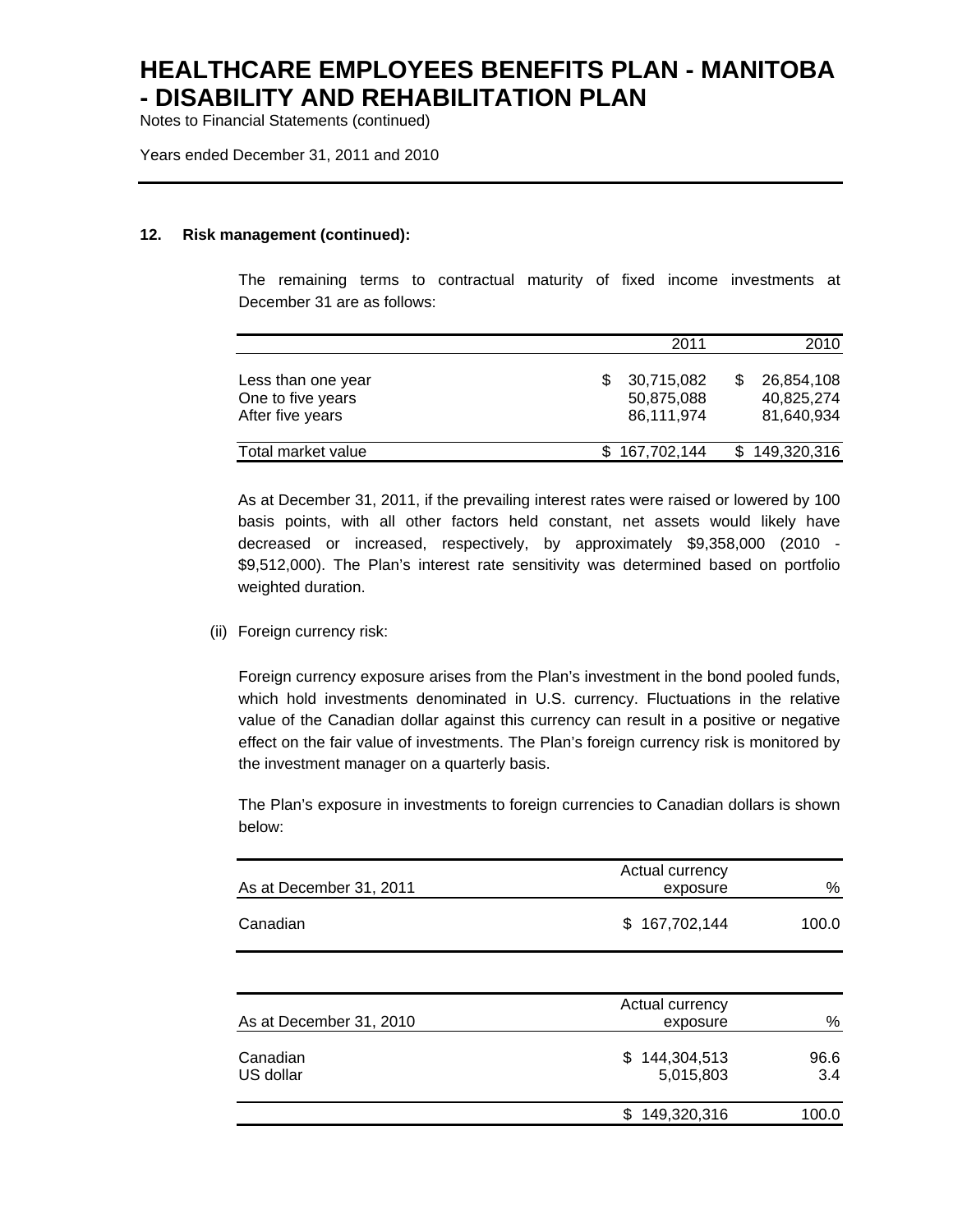Notes to Financial Statements (continued)

Years ended December 31, 2011 and 2010

#### **12. Risk management (continued):**

(ii) Foreign currency risk (continued):

A 10 percent increase or decrease in exchange rates, with all other variables held constant, would result in a charge in unrealized gains (losses) of approximately nil (2010 - \$502,000).

(iii) Other price risk:

The Plan believes it is not exposed to any other price risk in relation to the Plan's financial instruments.

(b) Credit risk:

The Plan is exposed to credit risk, which is the risk that a counterparty will be unable to pay amounts in full when due or requested. The Plan's greatest concentration of credit risk is in its fixed income securities. The fair value of the fixed income securities includes consideration of the creditworthiness of the debt issuer. All transactions in listed securities are settled or paid for upon delivery using approved brokers. The risk of default is considered minimal, as payment is made on a purchase once the securities have been received from the broker. For sales transactions, the securities are released once the broker has made payment.

The breakdown of the Plan's bond pooled funds by credit ratings from various rating agencies is presented below:

|                        |   | 2011        |        | 2010             |        |
|------------------------|---|-------------|--------|------------------|--------|
| Credit rating          |   | Fair value  |        | Fair value       |        |
| AAA                    | S | 67,936,139  | 40.5%  | \$<br>65,342,570 | 43.8%  |
| AA                     |   | 37,045,404  | 22.1%  | 27,997,559       | 18.8%  |
| A                      |   | 46,788,898  | 27.9%  | 47,976,618       | 32.1%  |
| <b>BBB</b>             |   | 14,573,316  | 8.7%   | 8,003,569        | 5.3%   |
| Short-term investments |   | 1.358.387   | 0.8%   |                  |        |
|                        |   | 167,702,144 | 100.0% | 149,320,316      | 100.0% |

Credit risk associated with premiums and other receivables is minimized due to their nature. Premiums are collected from participating members through the payroll process. In 2011, a provision for doubtful other receivables of \$133,943 (2010 - \$126,131) has been recorded.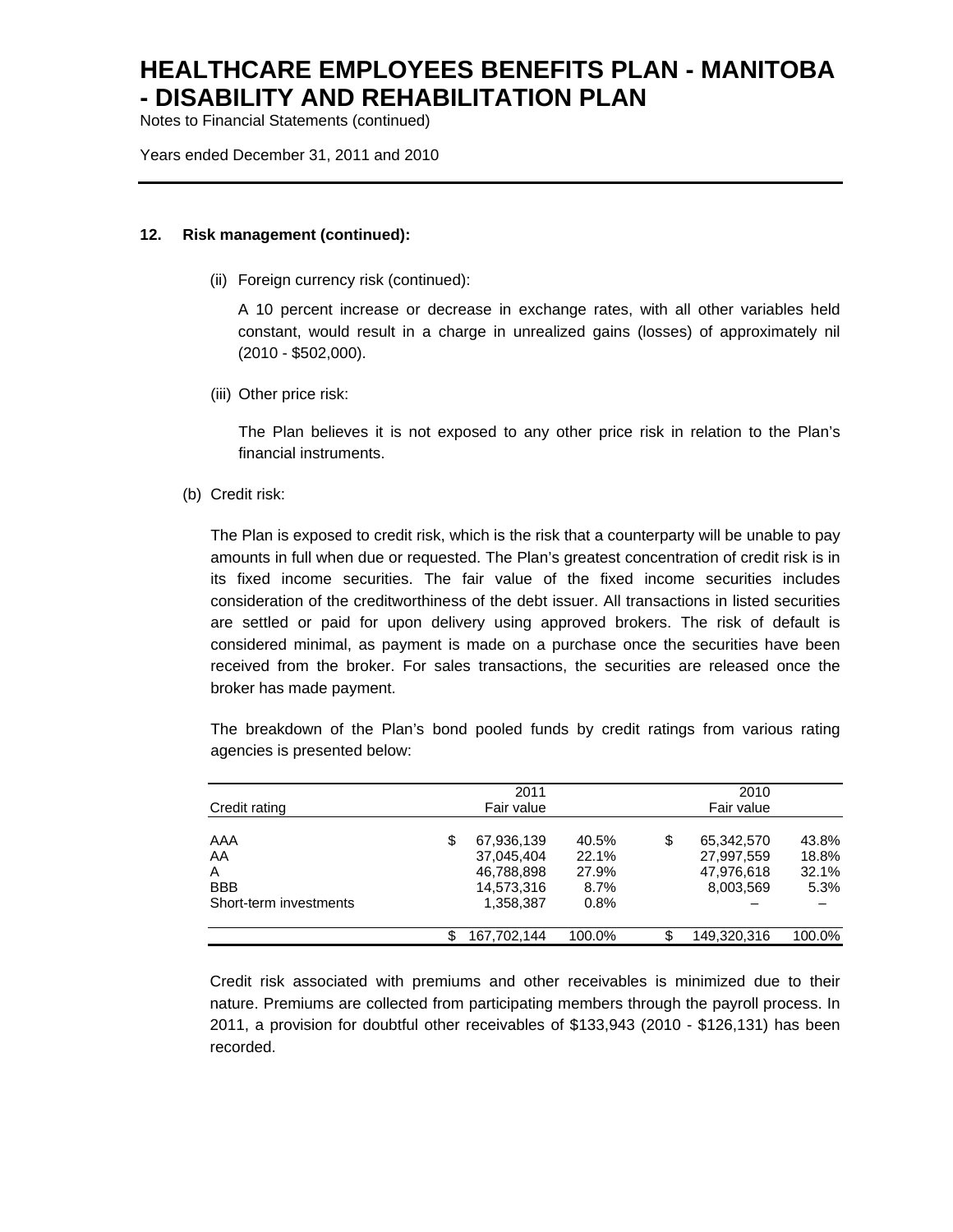Notes to Financial Statements (continued)

Years ended December 31, 2011 and 2010

### **12. Risk management (continued):**

(c) Liquidity risk:

Liquidity risk is the possibility that investments of the Plan cannot be readily converted into cash when required. The Plan may be subject to liquidity constraints because of insufficient volume in the markets for the securities of the Plan or other securities may be subject to legal or contractual restrictions on their resale. Liquidity risk is managed by investing the majority of the Plan's assets in investments that are traded in an active market and can be readily disposed. The Plan's claims payable and accrued liabilities and due to HEPP balances have contracted maturities of less than one year.

(d) Claims and premiums risk:

The nature of the unpaid claims is such that the establishment of obligations is based on known facts and interpretation of circumstances, on a case by case basis, and is therefore a complex and dynamic process influenced by a variety of factors.

Consequently, the establishment of obligations and premium rates relies on the judgment and opinions of a number of professionals, on historical precedent and trends, on prevailing legal, economic, social and regulatory trends and on expectations as to future developments. The process of determining premium rates and reserves necessarily involves risks that the actual results will deviate, perhaps substantially, from the best estimates made.

### **13. Fair value of financial instruments:**

The fair value of the financial assets and liabilities of the Plan approximates their carrying value due to their short-term nature (except cash and investments which are stated at fair value, note 5).

The Plan's assets which are recorded at fair value are required to be classified into one of three levels, depending on the inputs used for valuation. The hierarchy of inputs is summarized below:

- Level 1 Quoted prices (unadjusted) in active markets for identical assets or liabilities.
- Level 2 Inputs other than quoted prices included in Level 1 that are observable for the asset or liability, either directly (i.e. as prices) or indirectly (i.e. derived from prices).
- Level 3 Inputs for the asset or liability that are not based on observable market data (unobservable inputs).